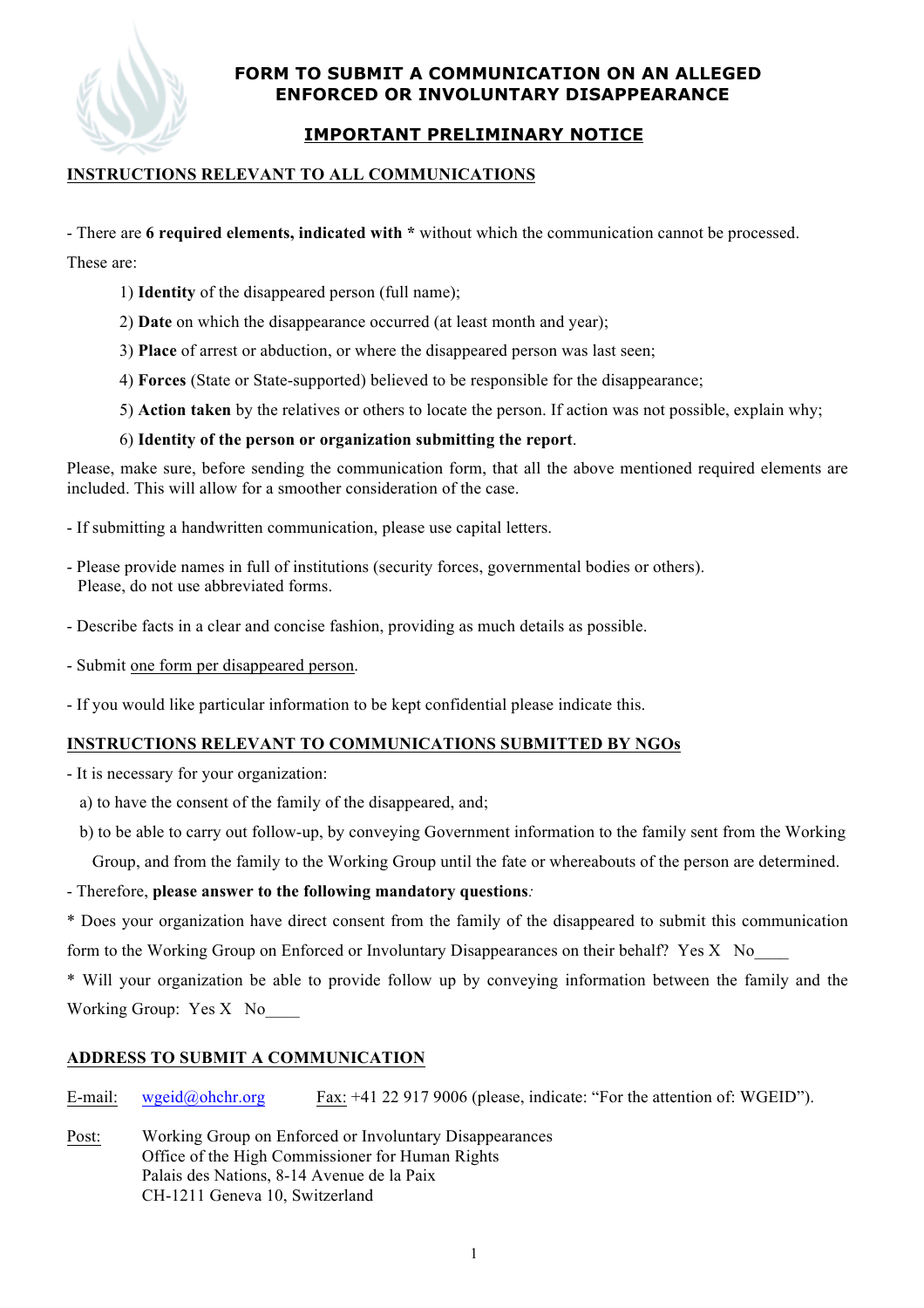

## **WORKING GROUP ON ENFORCED OR INVOLUNTARY DISAPPEARANCES**

#### **COMMUNICATION FORM**

#### **1. INFORMATION CONCERNING THE DISAPPEARED PERSON**

(a) **\* Family name(s):** Liu

| (b) $*$ Given names(s): Xia                                                                                         |
|---------------------------------------------------------------------------------------------------------------------|
| 刘霞<br>(c) Pseudonyms or other forms besides given name, by which he or she may be known:                            |
|                                                                                                                     |
| (d) Sex: $\_\_$ male / X female<br>(e) Occupation/profession Poet, Painter, Photographer.                           |
| (f) father's name: Liu Zhihua.<br>mother's name: Xiang Tinghua.                                                     |
| $(g)$ Date of birth: April 1, 1961.<br>(h) Place and country of birth: Beijing, China.                              |
| (i) Was the person below 18 years-old at the moment of the disappearance? yes $/X$ no                               |
| (j) Identity document (passport, national identity card, voter's card or any other relevant national identity card) |
| Not Available<br>type:                                                                                              |
|                                                                                                                     |
| Chinese<br>(k) Nationality or nationalities                                                                         |
| (I) Address of usual residence: Apt. 501, Unit 4, Building 17, 9 Yuyuantan Nan Lu, Haidan District, Beijing, China  |
| 100038.                                                                                                             |
|                                                                                                                     |
| (n) Marital status: Widow (o) Indigenous: _ yes / X no (p) Pregnant: _ yes / X no                                   |

#### **2. INFORMATION CONCERNING THE FACTS**

(a) **\* Date of arrest, abduction or disappearance** (at least month and year) Saturday July 15, 2017.

(b) **\* Place of arrest, abduction or where the disappearance occurred** (be as precise as possible. Indicate street, city, province or any other relevant information).

(c) \* **Date when the person was last seen** (at least month and year), if different from date of arrest or abduction (for example: if seen in a prison months after the initial arrest or abduction) See above.

(d) **\* Place where the person was last seen** (if different from place of arrest or abduction. For example: if seen in a prison months after the initial arrest or abduction. Please, be as precise as possible. Indicate street, city, province or any other relevant information). Not Applicable.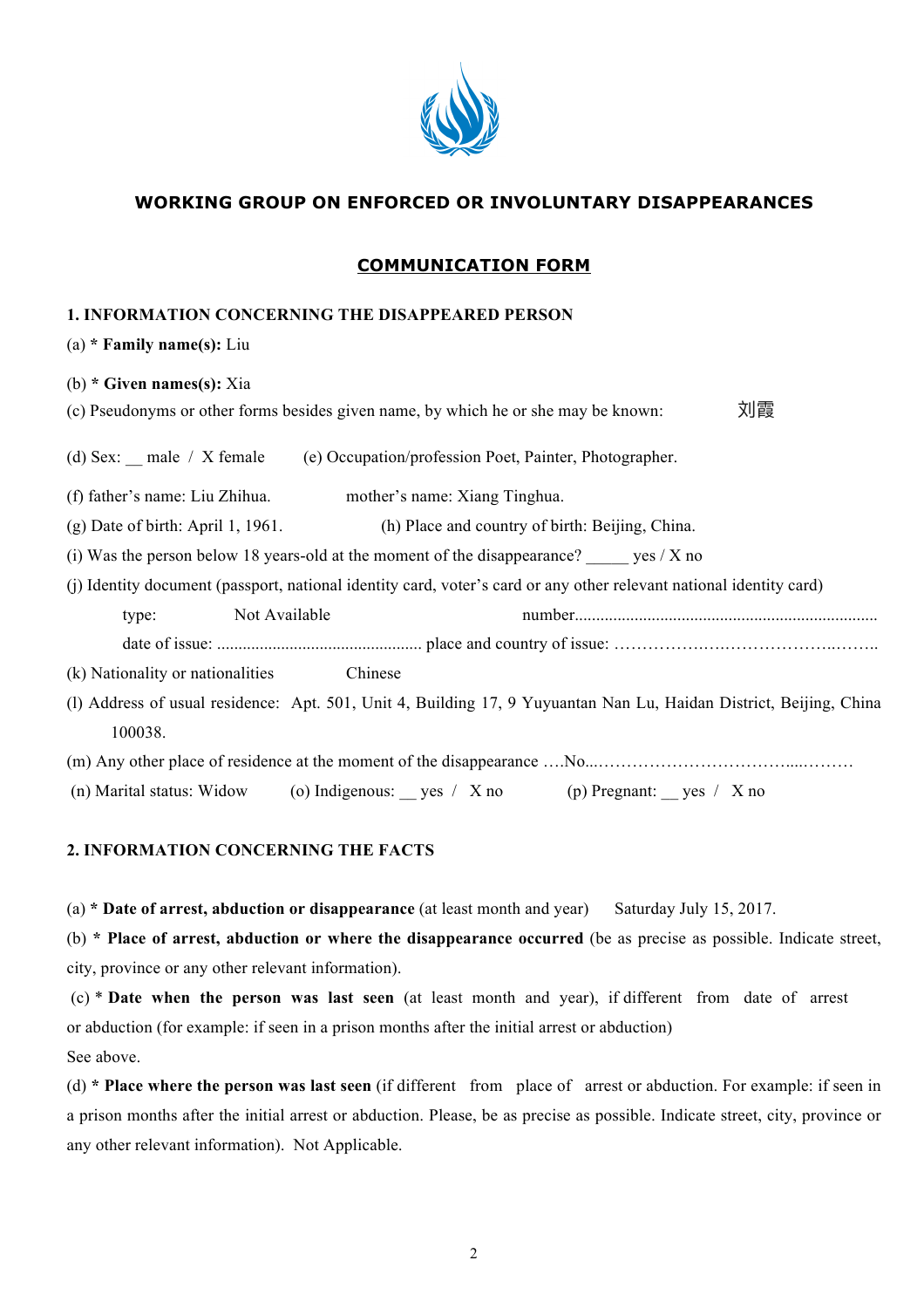(e) **Please, provide a full description of how the disappearance took place** (attach one page if necessary. Please note that, although this is not a required element, providing a description as detailed as possible of the circumstances of the disappearance will enhance the possibilities to find the person).

Liu Xia is the widow of Chinese Nobel Peace Prize Laureate Liu Xiaobo, who died at No. 1 Hospital of the China Medical University in Shenyang, China, on July 13, 2017. Chinese authorities reported he was cremated on then buried at sea on July 15, 2017.<sup>1</sup> According to media reports, he was buried off the coast of Dalian, China, near Laohutan Beach.<sup>2</sup> Since then, Lui Xia was disappeared and has been held *incommunicado* in an unknown location or locations by Chinese government authorities. From when it was made public Liu Xiaobo was dying of liver cancer on June 26, 2017, through up until about a day before Liu Xiaobo's passing, Liu Xia had been in touch with any friends or counsel, although Chinese security officials were present with them 24/7. She has not been heard from since then. Chinese authorities have claimed through the state-run media that "Liu Xia is free, but is in great sorrow over the death of her husband," to try and explain why she has not been in touch with any friends or counsel.<sup>3</sup> In addition, Shenyang spokesperson Zhang Qingyang also told the media "Liu Xia is free," but refused to reveal her whereabouts. He added "We want Liu Xia to avoid more trouble. I believe the relevant departments will protect Liu Xia's rights according to  $law.$ <sup>"4</sup>

In a statement, UN High Commissioner for Human Rights Zeid Ra'ad Al Hussein said: "We are now focused on his [Liu Xiaobo's] wife and trying to ensure that she has freedom of movement and that if she wants to leave China, she should be able to leave China. The claim was that there was never any real restriction, but the feeling was that she was being restricted."<sup>5</sup> Olav Njoelstad, Secretary to the Norwegian Nobel Committee, said it "is deeply worried about Liu Xia's situation in the aftermath of her husband's tragic death . . . We call upon Chinese authorities to lift all restrictions they have put upon her. If she wants to leave China, there is no justification for denying her the opportunity to do so."<sup>6</sup> U.S. Secretary of State Rex Tillerson called on the Chinese Government to "release Liu Xia from house arrest and allow her to depart China, according to her wishes."<sup>7</sup> And late last week, Reuters reported that a number of ambassadors to China in Beijing had asked for a meeting with Chinese security organs to discuss Liu Xia's situation, but had not gotten a response. In addition, the German Embassy said it "remains deeply concerned about the apparent unwillingness to discuss the lifting of restrictions against Mrs. Liu Xia, for which Chinese authorities have been unable to cite any legal foundation."<sup>8</sup>

By way of context for understanding her situation, since about two weeks after Liu Xiaobo was announced as the recipient of the 2010 Nobel Peace Prize through June 26, 2017, Liu Xia had been held under house arrest, without charge or trial by Chinese authorities. Based on our submission and consider the Chinese government's claims that Liu Xia was "under no legal restriction," the UN Working Group on Arbitrary Detention issued Opinion No. 16/2011 on May 5, 2011, finding that her detention was arbitrary and in violation of international law.

<sup>&</sup>lt;sup>1</sup> Liu Xiaobo Laid to Rest at Private Funeral "Under the Eyes of Chinese Secret Policy," THE TELEGRAPH, July 15, 2017.<br>
<sup>2</sup> China's Ocean Burial of Liu Xiaobo Backfires as Activists Stage Sea Protests, THE GUARDIAN, July

<sup>8</sup> *Germany Said Concerned by China's Unwillingness to Discuss Nobel Laureate's Widow*, REUTERS, July 28, 2017.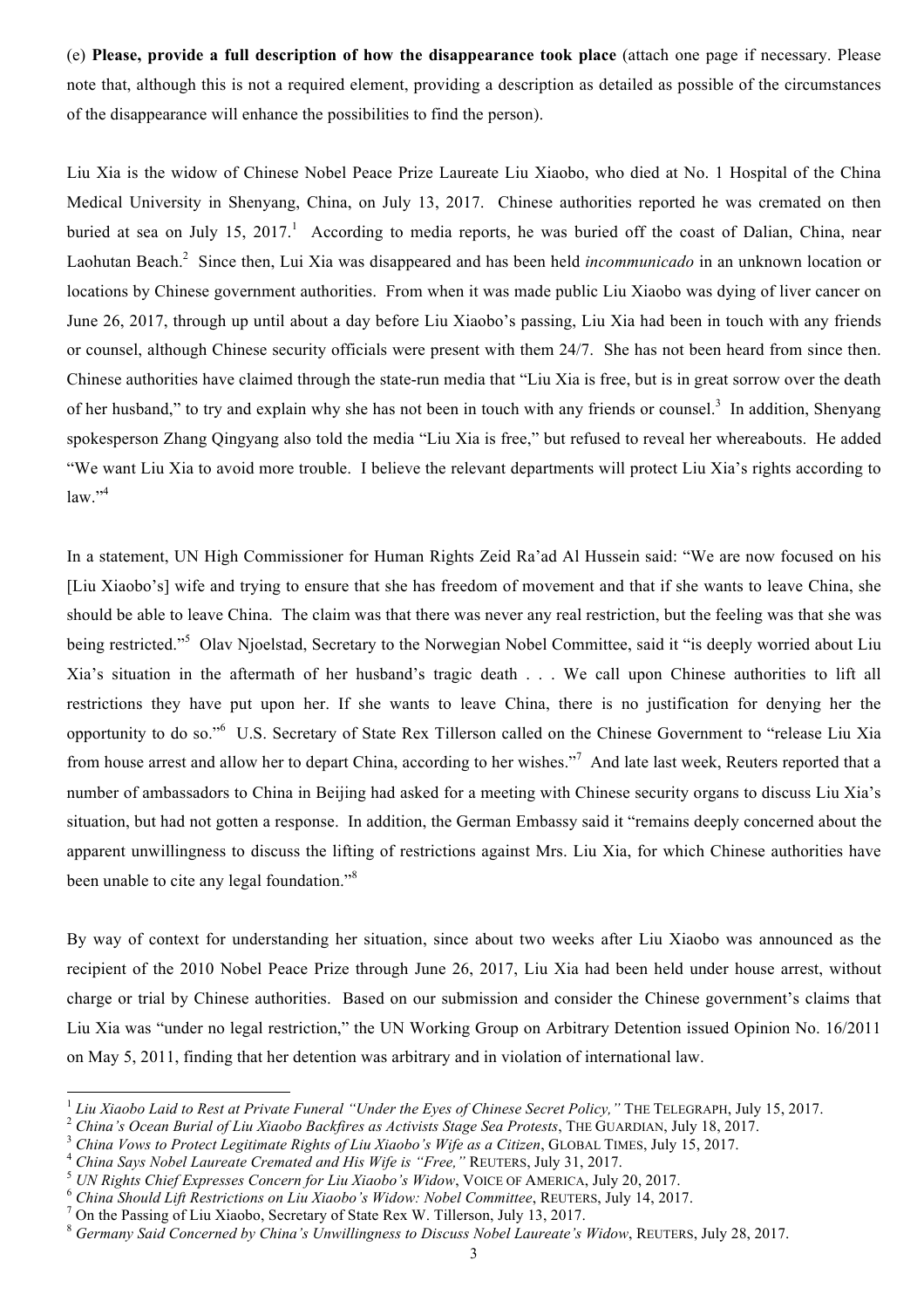(f) **\* State or State-supported forces believed to be responsible for the disappearance**. If the perpetrators are believed to be State agents, please specify and indicate who and why they are believed to be responsible. Be as precise as possible (military, police, persons in uniform or civilian clothes, agents of security services, unit to which they belong, rank and functions, identifications presented, etc.).

Chinese government authorities are responsible for Liu Xia's disappearance. It is believed that the Chinese Government's Ministry of Public Security would be responsible for her disappearance, but who disappeared her and is holding her remains unknown.

(g) If identification as State agents is not possible, please indicate why you believe that Government authorities, or persons linked to them, may be responsible for the incident.

As noted above, the spokesman for Shenyang implicitly acknowledged that Liu Xia was being held by Chinese authorities when he both claimed she was free but then also said the authorities wanted to be sure she wouldn't end up in further "trouble."

(h) If there are witnesses to the incident, please provide their names and relation to the victim. If they wish to remain anonymous, indicate if they are relatives, by-standers, or others. If there is evidence, please specify.

#### Unknown.

(i) Additional Information on the case.

Jared Genser has served as pro bono counsel to Liu Xiaobo and Liu Xia through Freedom Now since mid-2010. He was hired directly by Liu Xia to represent her and Liu Xiaobo and to seek both his and subsequently her release from arbitrary detention in China. Attached on to this complaint are two recent opeds published by him in the *Washington Post* and *U.S. News & World Report*.

#### **3. INFORMATION CONCERNING ACTIONS TAKEN AFTER THE DISAPPEARANCE**

**\* Indicate any action taken** (police inquiries, jail, human rights commission, habeas corpus petition etc.) **taken by the relatives or others to locate the person.** You are required to state the following: *when*, by *whom*, and before *which organ* the actions were taken.

**(a) Complaints** (*when*, by *whom*, and before *which organ/s*). Not Applicable.

**(b) Other steps taken** (*when*, by *whom*, and before *which organ/s)*. As counsel to Liu Xia, I have been in touch with the United Nations and a wide array of foreign governments, civil society groups, and media about her situation.

**(c) If no action was taken, please explain why.** The Chinese government has held Liu Xia without charge or trial for almost seven years. It is self-evident from the widespread reporting from independent media and our own information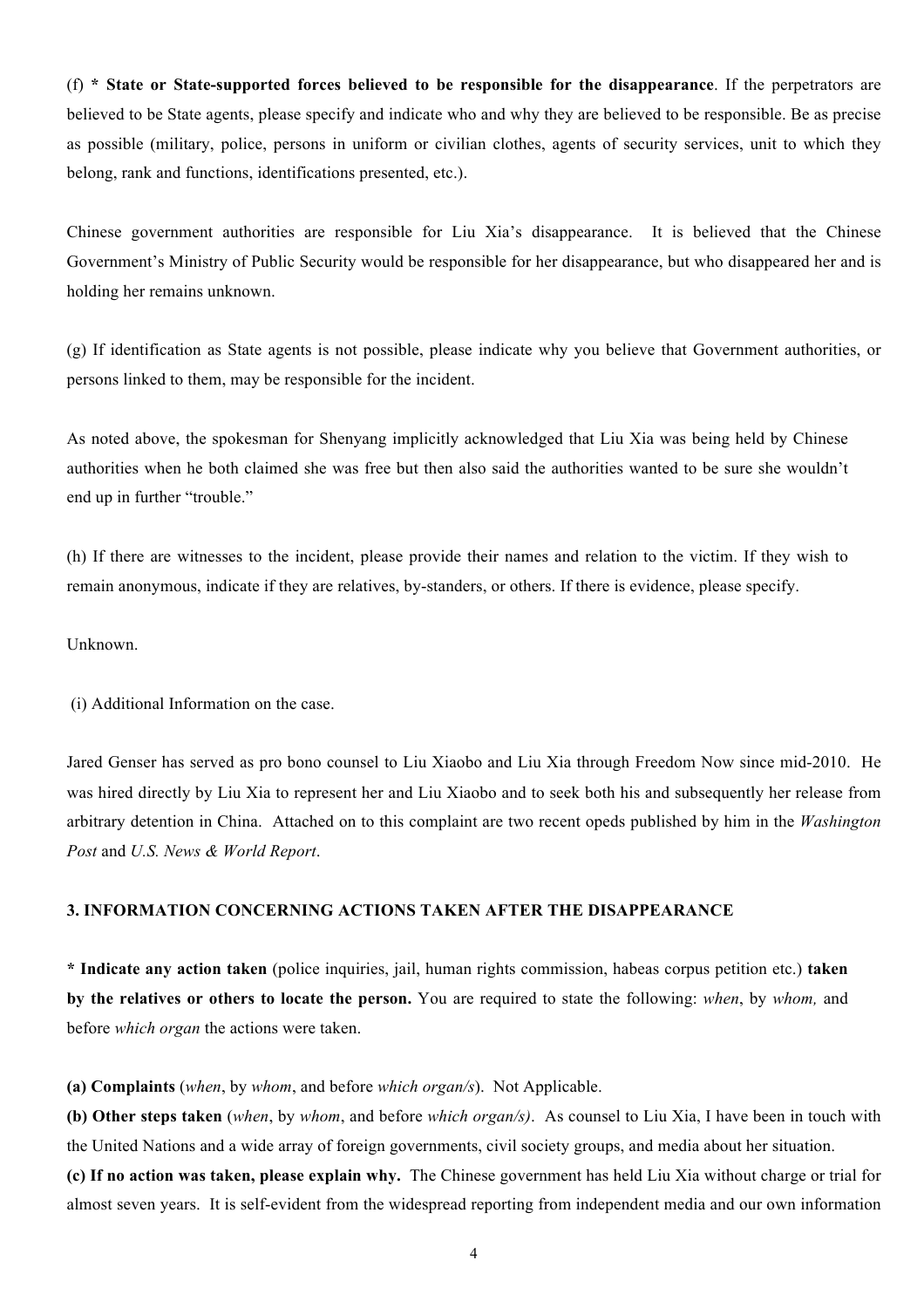confirming the presence of Chinese security officials with her 24/7 from June 26, 2017, until her disappearance on July 15, 2017, that the Chinese government has disappeared her and is detaining her in some unknown location.

## **4. PERSON OR ORGANIZATION SUBMITTING THE COMMUNICATION**

#### **\* Person submitting the communication**

- (a) Family name: Genser
- (b) First name: Jared
- (c) Relationship with the disappeared person: Counsel
- (d) Contact details (address, telephone, fax, email): See Below.

#### **\* Organization submitting the communication (if applicable)**

(e) Contact details (address, telephone, fax, email):

Freedom Now 1750 K Street, NW,  $7<sup>th</sup>$  Floor Washington, D.C. 20006  $+1$  (202) 320-4135 jgenser@freedom-now.org

## **5. CONFIDENTIALITY REQUEST**

Please state whether you would like your identity to be kept confidential Yes, keep my identity confidential: \_\_\_\_\_ No request for confidentiality: X

\* **Date**: August 1, 2017 **Place**: Washington, D.C.

Juel Herm

\* **Signature of author**: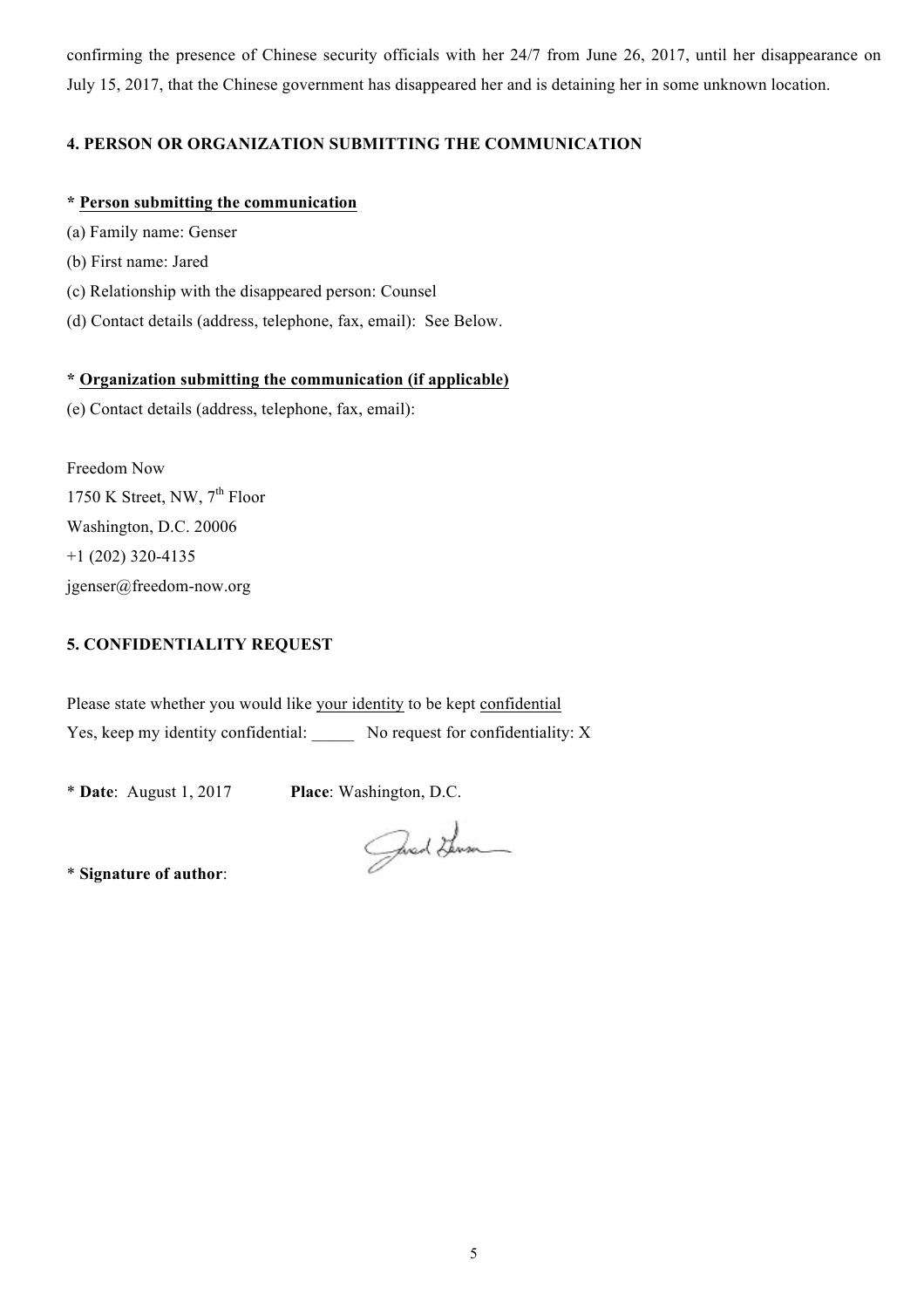

July 13, 2017

# **Liu Xiaobo's Dreams of a Democratic China Will Never Die**

*The Nobel Laureate May Have Passed Away But His Vision of a Democratic China Lives On.*

# By Jared Genser

The world's only imprisoned Nobel Peace Prize laureate, Liu Xiaobo, died of liver cancer on Thursday at the No. 1 Hospital of China Medical University in the northeastern city of Shenyang. Despite a global outcry supporting his dying wish to travel abroad for medical treatment, including by 154 Nobel laureates, the Chinese government stood firm and willfully hastened his death by denying him access to treatments abroad that could have extended his life by several weeks. As his lawyer, I had arranged for a Medevac to take him abroad the moment Chinese President Xi Jinping might relent, but in the end Xi showed no humanity and no mercy.

Liu died totally cut off from everyone but his wife Liu Xia, and was not allowed to receive visits or calls from friends or other family. And as a further affront to his dignity, he wasn't even allowed to be alone with his wife – a Chinese security official was in the room with them around the clock and even when he died.

The last time the world heard from Liu was in a statement released by his counsel on Dec. 25, 2009, right after he was sentenced to 11 years imprisonment for "inciting subversion of state power." Liu said, "I have long been aware that when an independent intellectual stands up to an autocratic state, step one toward freedom is often a step into prison. Now I am taking that step; and true freedom is that much nearer."

China is indisputably a great power, with a population of 1.4 billion people, a GDP of \$11.2 trillion, the second largest economy in the world behind the United States, and annual military expenditures of \$140 billion. It is therefore stunning that Xi was so afraid of this one man and his ideas. Ironically, by its relentless persecution and silencing of Liu, China has made him a martyr for its democracy movement and ensured that his ideas will endure long beyond his passing today. Liu's soul is now free from his body, and even the powerful Chinese government cannot continue to persecute him.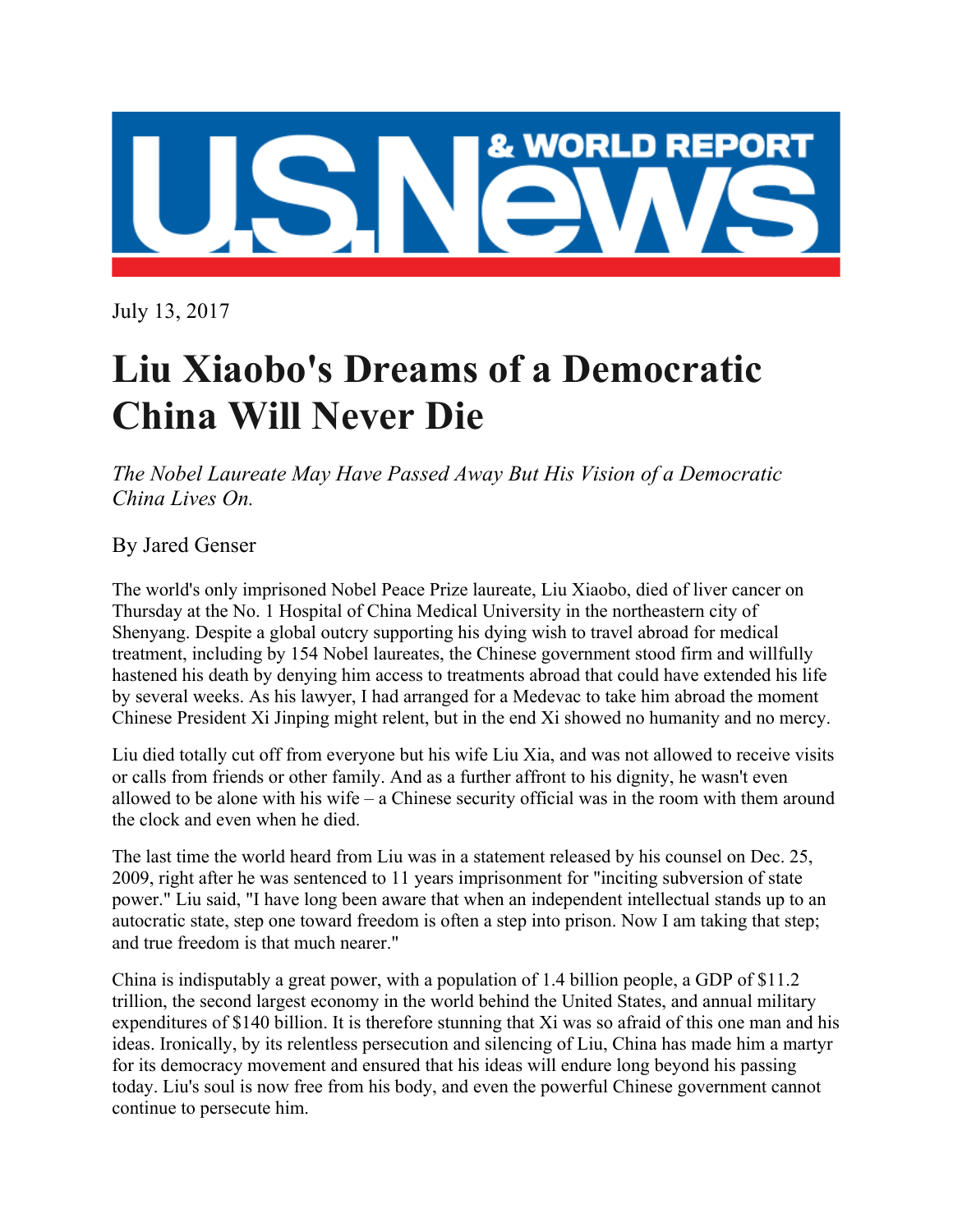Originally from northeast China's Jilin Province, Liu was a 61-year old former literature professor. He began an academic career at the Beijing Normal University as a lecturer and subsequently earned a doctoral degree before joining the faculty. A popular professor, he was invited to be a visiting scholar in Europe and the United States. In 1989, he left his position as visiting scholar at Columbia University to return to the growing protests in Tiananmen Square.

When Liu returned to Beijing, the students were occupying Tiananmen Square and demonstrations spread across the country. When the military were on the cusp of clearing the square by force, Liu and three other well-known intellectuals staged a 72-hour hunger strike as a show of solidarity. When the tanks were about to roll in, Liu negotiated with the military to allow many students to leave the square safely, preventing even more bloodshed. In response, the government detained Liu for 20 months at the Qincheng Prison on charges of "counterrevolution." He also lost his teaching position with Beijing Normal University and was prohibited from ever publishing again in China.

After Tiananmen, he became a moderate voice in the pro-democracy movement, rejecting the use of violence, rebellion or revolution. He also became a prolific writer, authoring hundreds of essays, which would eventually lead to further arbitrary detentions.

In 1995, the Chinese government placed Liu under house arrest for eight months for his writings and advocacy. The following year, he was sentenced to three years of "reeducation through labor" on charges of "rumor mongering and slander" and "disturbing the social order." These charges were in retaliation for his writings in support of freedoms of speech and religion.

Liu's last detention was again linked to his writings, in particular Charter 08. Drafted by a number of intellectuals, Charter 08 was modeled after the Charter 77 of then-Czechoslovakia and offered an alternative vision for China's political future. It called for political reform in China based on the principles of human rights, freedom and democracy. Though Liu did not initially begin as the leader of the group, he volunteered to be the first signatory on the petition. Charter 08 eventually garnered some 10,000 signatures before government censors removed it from the internet in China. Then-Chinese President Hu Jintao was heard to have said that the Chinese government needed to "cut off the head of the snake," a reference to Liu being the first signer.

On December 8, 2008, two days before the public release of Charter 08, authorities detained Liu. A year later, he was accused of having "disregarded state laws and by means of rumormongering and slander thereby inciting subversion of state power and the overthrow of socialist system." The charges were based on his participation with Charter 08 and six articles he authored.

I was hired to serve as Liu's pro bono counsel in mid-2010 by his wife and began to work to secure his freedom. As the annoucement of the Nobel Peace Prize approached that year, it was rumored he was on the short list. Liu Xia and I discussed if it made more sense for her to travel abroad to fight for his freedom or remain in China. Despite the concerns I expressed to her that she would not likely remain free if Liu won the prize, she told me unquivocally, "My place is in China with my husband." Shortly after he was announced as the recipient of the prize in October 2010, she was placed under house arrest. She has been held without charge or trial ever since. With Liu Xiaobo's passing, the world must compel China to let her leave if that is her wish.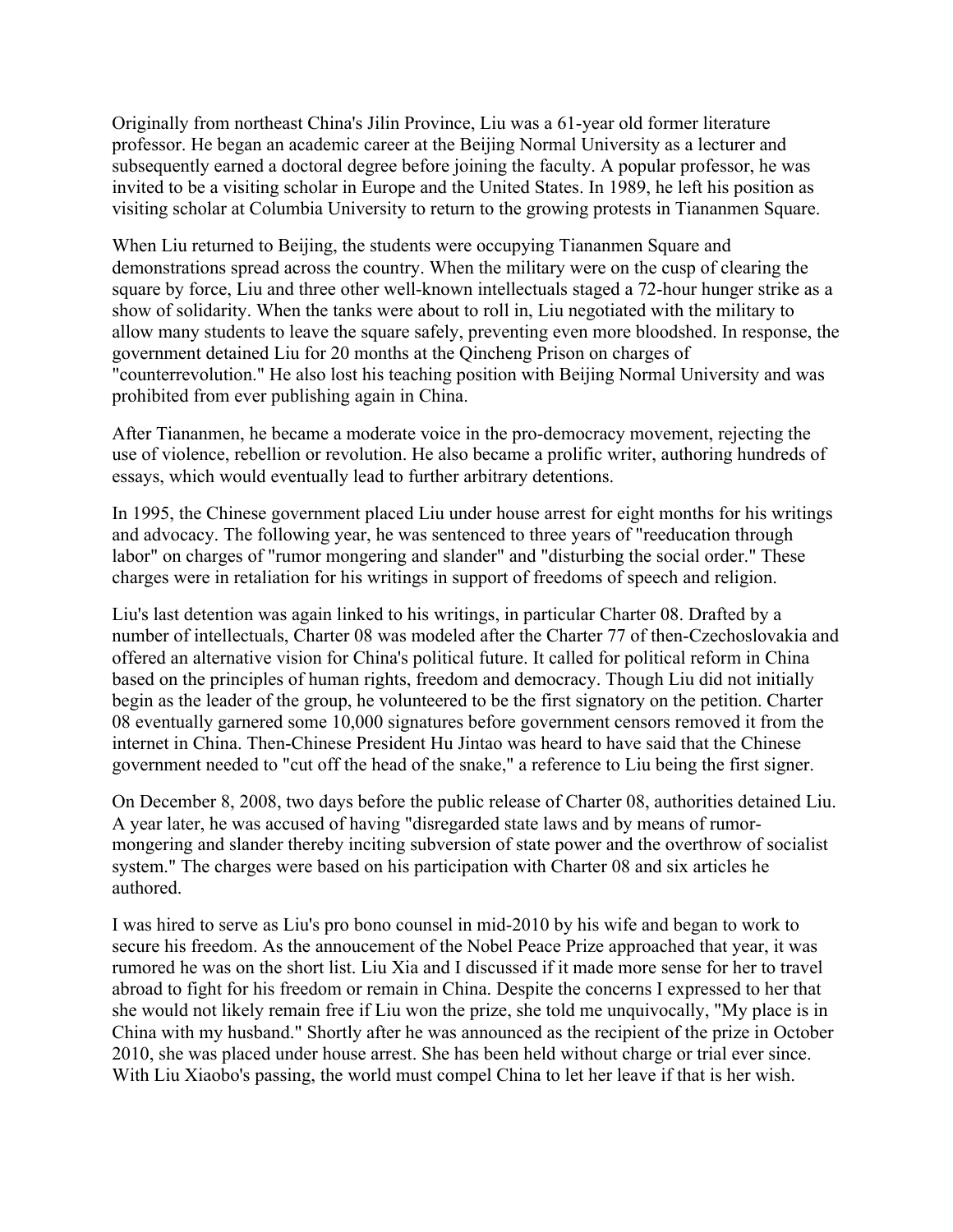I had the tremendous privilege and honor to represent the Lius in Oslo and sit in the front row as the prize was presented to the empty chair. In the subsequent years, the United Nations found they both were being held in violation of international law; a group of 134 Nobel laureates urged their release; a global petition drive secured 450,000 signatures that was delivered to six Chinese embassies; and numerous other efforts were undertaken, but all to no avail.

Yet despite the tragedy that Liu's freedom has come from his death, it is clear today that the Chinese government has lost. Liu's ideas and his dreams will persist, spread, and will, one day, come to fruition. And his courage and his sacrifice for his country will inspire millions of Chinese activists and dissidents to persevere until China has become the multi-party democracy that Liu knew to his core was within its people's grasp.

*Jared Genser, founder of Freedom Now, is pro bono counsel to Liu Xiaobo and Liu Xia.*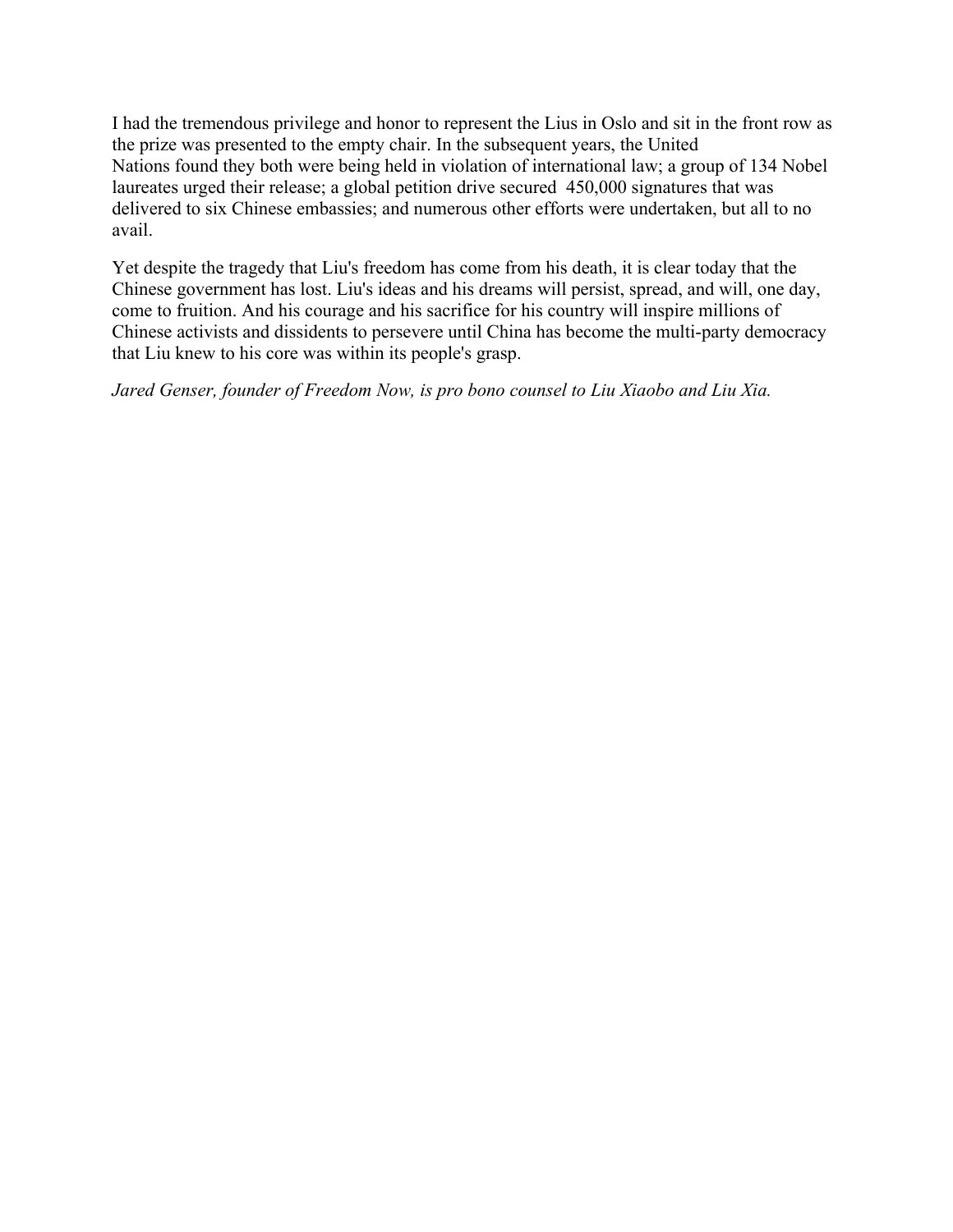# The Washington Post

June 27, 2017

# **Dear President Trump: Please Let Liu Xiaobo Die As A Free Man**

By Jared Genser and Yang Jianli

On Monday, China released Nobel Peace Prize laureate Liu Xiaobo from prison on parole, after he was diagnosed as being in the final stages of liver cancer. He is being treated at a hospital in the northeastern city of Shenyang, but he has asked Chinese authorities to let him travel to the United States with his wife, Liu Xia, for medical treatment. President Trump should immediately urge Chinese President Xi Jinping to grant Liu's request on humanitarian grounds.

It is incredibly disturbing that the Chinese government failed to diagnose its most famous political prisoner as having cancer until it was too late for meaningful treatment. Liu Xiaobo is a scholar and democracy activist who was imprisoned primarily for his role in drafting Charter 08, a political manifesto that called for greater rule of law, respect for human rights and an end to one-party rule in China. He was detained two days before the public release of Charter 08, and in December 2009, he was sentenced to 11 years in prison for "inciting subversion of state power."

On Oct. 8, 2010, the Norwegian Nobel Committee announced that Liu was the recipient of the Nobel Peace Prize. Within two weeks, Liu Xia was placed under house arrest and has been held without charge or trial for almost seven years.

Liu Xiaobo's imprisonment coincided with China's rise as a global power on the world stage. In recent years, China has raised its military budget past a record high of \$145 billion annually and vigorously contested competing claims in the South China Sea. In its "One Belt, One Road Initiative," China is investing hundreds of billions of dollars into infrastructure projects across Asia, Africa and Europe. And it has created the Asian Infrastructure Investment Bank, whose 57 members have contributed more than \$100 billion, making it half the size of its rival World Bank. It has also positioned itself to be a key interlocutor with difficult states such as Iran and North Korea.